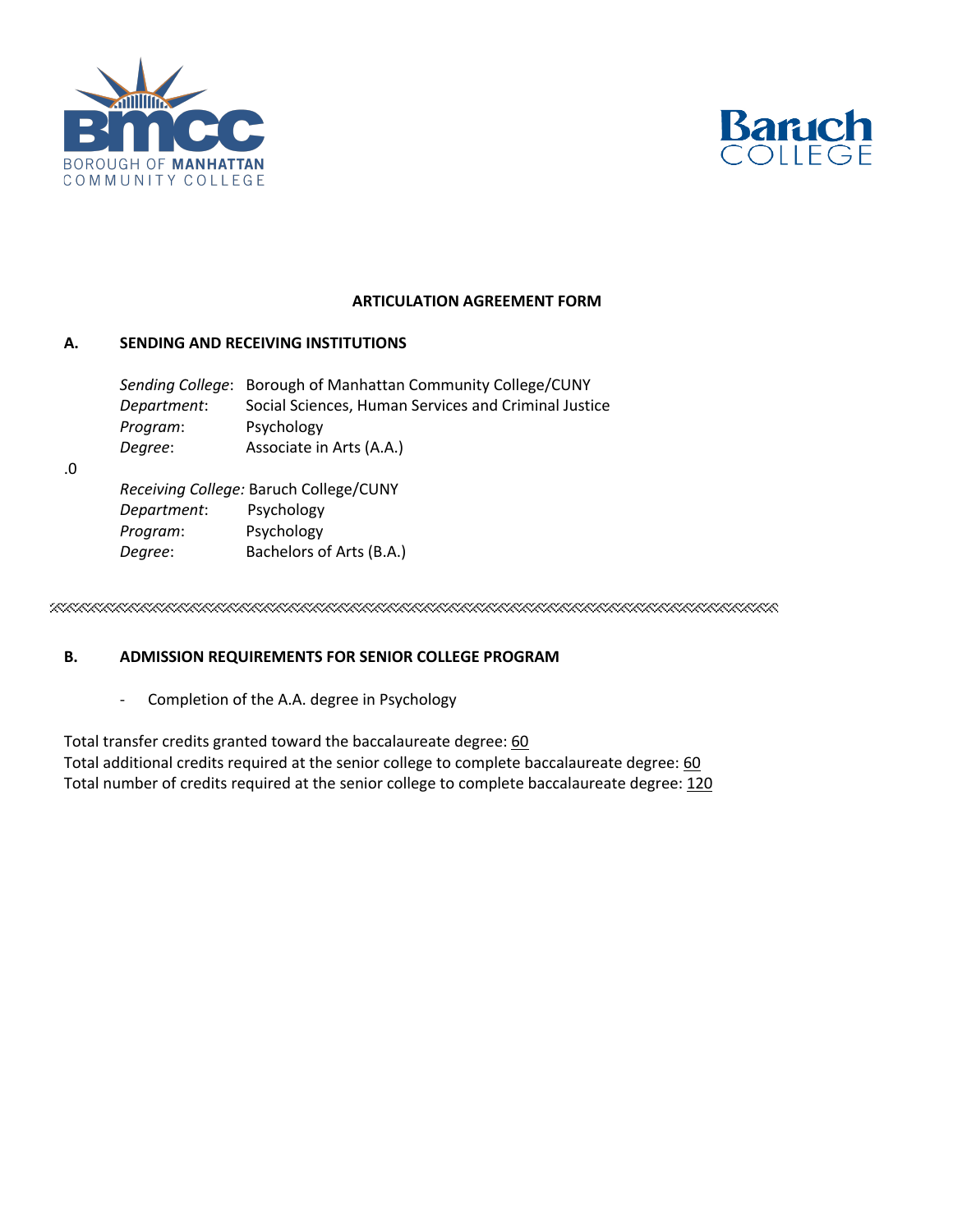# **C. TRANSFER CREDITS AWARDED**

Borough of Manhattan Community College (BMCC) graduates who complete the Associate in Arts (A.A.) degree in Psychology will receive 60 credits toward the Bachelor of Arts (B.A.) degree in Psychology at Baruch College.

### **A.A. in Psychology Curriculum**

| <b>Common Core</b>                                                                   |                |  |
|--------------------------------------------------------------------------------------|----------------|--|
| <b>Required Common Core</b>                                                          |                |  |
| <b>English Composition</b>                                                           |                |  |
| Mathematical & Quantitative Reasoning <sup>1</sup>                                   |                |  |
| Life & Physical Sciences <sup>2</sup>                                                |                |  |
| <b>Total Required Common Core</b>                                                    | 12             |  |
| <b>Flexible Core</b>                                                                 |                |  |
| Creative Expression <sup>3</sup>                                                     |                |  |
| World Culture & Global Issues                                                        | 3              |  |
| U.S. Experience in Its Diversity                                                     | 3              |  |
| Individual & Society                                                                 | 3              |  |
| Scientific World <sup>4</sup>                                                        | $\overline{3}$ |  |
| Total Flexible Core                                                                  | 18             |  |
| <b>Total Common Core</b>                                                             | 30             |  |
| <b>Curriculum Requirements</b>                                                       |                |  |
| PSY 240 - Developmental Psychology OR PSY 250 - Child Psychology (3cr.)              | 3              |  |
| PSY 230 - Psychology of Personality OR PSY 260 - Abnormal Psychology (3cr.)          | $\overline{3}$ |  |
| PSY 265 - Research in Psychology (4cr.)                                              | 4              |  |
| <b>Elective Courses - Select 3 Courses:</b>                                          |                |  |
| PSY 200 - Social Psychology <sup>5</sup>                                             |                |  |
| PSY 210 - Psychology of Death and Dying                                              |                |  |
| PSY 220 - Behavioral Statistics <sup>6</sup>                                         |                |  |
| PSY 230 - Psychology of Personality                                                  |                |  |
| PSY 240 - Developmental Psychology                                                   |                |  |
| PSY 245 - Psychology of Women                                                        |                |  |
| PSY 250 - Child Psychology                                                           |                |  |
| PSY 255 - Cognitive Psychology                                                       |                |  |
| PSY 260 - Abnormal Psychology                                                        |                |  |
| PSY 271 - Foundations of Black Psychology                                            |                |  |
| PSY 280 - Cultural Psychology                                                        |                |  |
| SOC 100 - Introduction to Sociology OR ANT 100 - Introduction to Anthropology (3cr.) |                |  |
| Liberal Arts Elective - Can be satisfied by taking a STEM variant in the Common Core |                |  |
| <b>General Elective</b>                                                              |                |  |
| <b>Total Curriculum Credits</b>                                                      | 30             |  |
| <b>Total Program Credits</b>                                                         | 60             |  |

 $1$  Students are advised to take MAT 150 – Introduction to Statistics.

<sup>&</sup>lt;sup>2</sup> Students are advised to take BIO 111 – Human Biology.

<sup>&</sup>lt;sup>3</sup> Students are advised to take SPE 100 - Fundamentals of Speech to satisfy 3 of the 6 required credits.

<sup>&</sup>lt;sup>4</sup> Students are advised to take PSY 100 – Introduction to Psychology.<br><sup>5</sup> PSY 200, PSY 255, PSY 240, and PSY 230/260 can transfer as foundation courses into the Baruch Psychology major and may additionally serve as prerequisites for upper division courses. All other courses count as electives in the Baruch major. <sup>6</sup> Students are strongly advised to take PSY 220 - Behavioral Statistics (equivalent to PSY 2100 at Baruch College). Although MAT

<sup>150</sup> will transfer as STA 2000 at Baruch College, and also statisfies Baruch's prerequisite for the Psychology major and the Pathways MQR requirement, PSY 220 provides a better preparation for Research Methods in Psychology at Baruch (PSY 3001). If a student has taken both MAT 150 and PSY 220, MAT 150 will transfer as an elective credit and PSY 220 will transfer as the prerequisite and Pathways MQR course.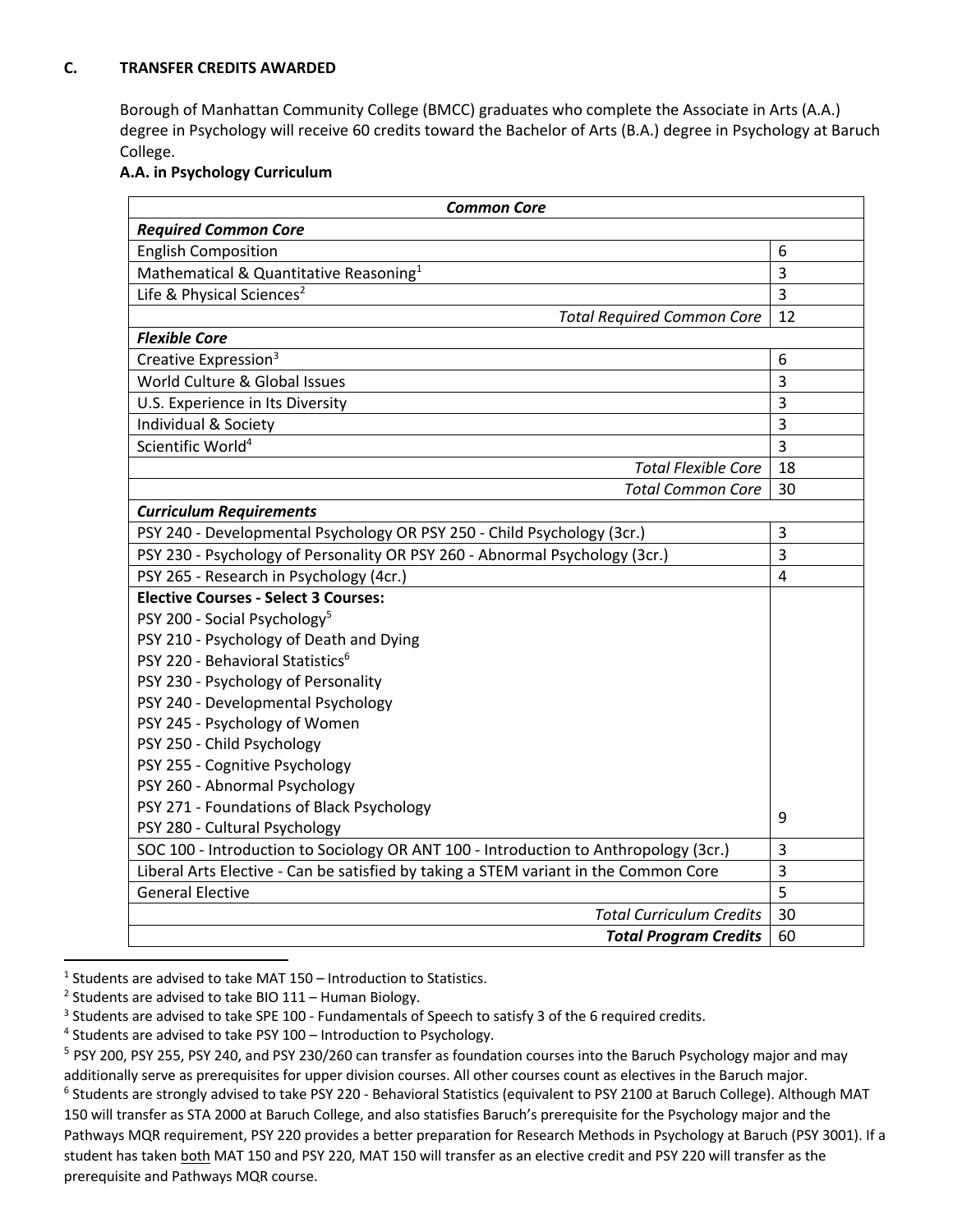## **D. SUMMARY OF TRANSFER CREDITS FROM BMCC AND CREDITS TO BE COMPLETED AT BARUCH**

| <b>B.A. in Psychology</b>  | <b>Total Credits for the</b> | <b>Transfer Credits from</b> | <b>Credits to be Complete</b> |
|----------------------------|------------------------------|------------------------------|-------------------------------|
|                            | <b>Baccalaureate</b>         | <b>BMCC</b>                  | at Baruch College             |
| <b>General Education</b>   | 36                           | 30                           | 6 (College Option)            |
| Requirements               |                              |                              |                               |
| <b>Major Prerequisites</b> | 6                            | $3 - 6^7$                    | $0 - 3$                       |
| <b>Majors Requirements</b> | 25                           | -9                           | 16                            |
| Electives                  | 53                           | $15 - 18$                    | 35-38                         |
| Total                      | 120                          | 60                           | 60                            |

## **E. CREDITS REMAINING TO COMPLETE BACCALAUREATE DEGREE**

#### **B.A. in Psychology**<sup>8</sup>

| <b>General Education Requirements</b>                                                   |         |  |
|-----------------------------------------------------------------------------------------|---------|--|
| <b>College Option:</b>                                                                  |         |  |
| Great Works ENG 2800 or 2850 (3credits)                                                 |         |  |
| Capstone (4000 level - Course will vary depending on the minor) (3credits)              |         |  |
|                                                                                         | 6       |  |
| <b>Subtotal</b>                                                                         |         |  |
| <b>Major Prerequisites</b>                                                              |         |  |
| PSY 2100 <sup>9</sup>                                                                   | $0 - 3$ |  |
| <b>Major Requirements</b>                                                               |         |  |
| PSY 3001 - Research Methods in Psychology                                               |         |  |
| PSY $3XXX^{10}$ – Foundation Course                                                     |         |  |
| PSY 3XXX <sup>11</sup> - Foundation or PSY 3XXX/4XXX/5XXX <sup>12</sup> Elective Course |         |  |
| PSY 3XXX - Foundation or PSY 3XXX/4XXX/5XXX Elective Course                             |         |  |
| PSY $4XXX/5XXX^{13}$ – Capstone course (cannot be transferred)                          |         |  |
|                                                                                         | 16      |  |
| <b>Subtotal</b>                                                                         |         |  |
| <b>Free Electives</b>                                                                   |         |  |
|                                                                                         |         |  |
| <b>Total Credits Transferred from BMCC</b>                                              | 60      |  |

<sup>&</sup>lt;sup>7</sup> PSY 2100 is only needed if neither MAT 150 nor PSY 220 were taken and passed at BMCC. MAT 150 transfers as STA 2000. PSY 220 transfers as PSY 2100. Although the Psychology Department prefers students satistify their statstics prerequisite with PSY 2100/PSY220, we wil accept MAT 150 if they have not taken PSY 220.

<sup>&</sup>lt;sup>8</sup> The BC Psychology BA requires Research Methods (PSY 3001), four 3000-level foundation courses, 2 elective courses (can be any level) and a capstone 4000- or 5000-level course. Transferring PSY 220 or MAT 150 to fulfill the Statistics prerecquiste does not count toward the limit of 9 transferred credits.<br><sup>9</sup> PSY 2100 is only needed if neither MAT 150 nor PSY 220 were taken and passed at BMCC.

 $10$  The specific combination of foundation and elective courses required depends on what 3 courses are transferred from BMCC (e.g., if the student transfers 3 foundation courses, only one additional foundation course will be needed).

 $11$  Students should consider the prerequistes for the 4000-level capstsone courses when considering their 3000-level

foundation/elective course choice. Students interested in 4000-level I/O courses (i.e., 4010, 4013, 4181-4185) must take PSY 3181. <sup>12</sup> All 3000-, 4000- and 5000-level courses can count as electives.

<sup>&</sup>lt;sup>13</sup> All 4000- and 5000-level courses count toward the capstone requirement except PSY 4035 and PSY 5030.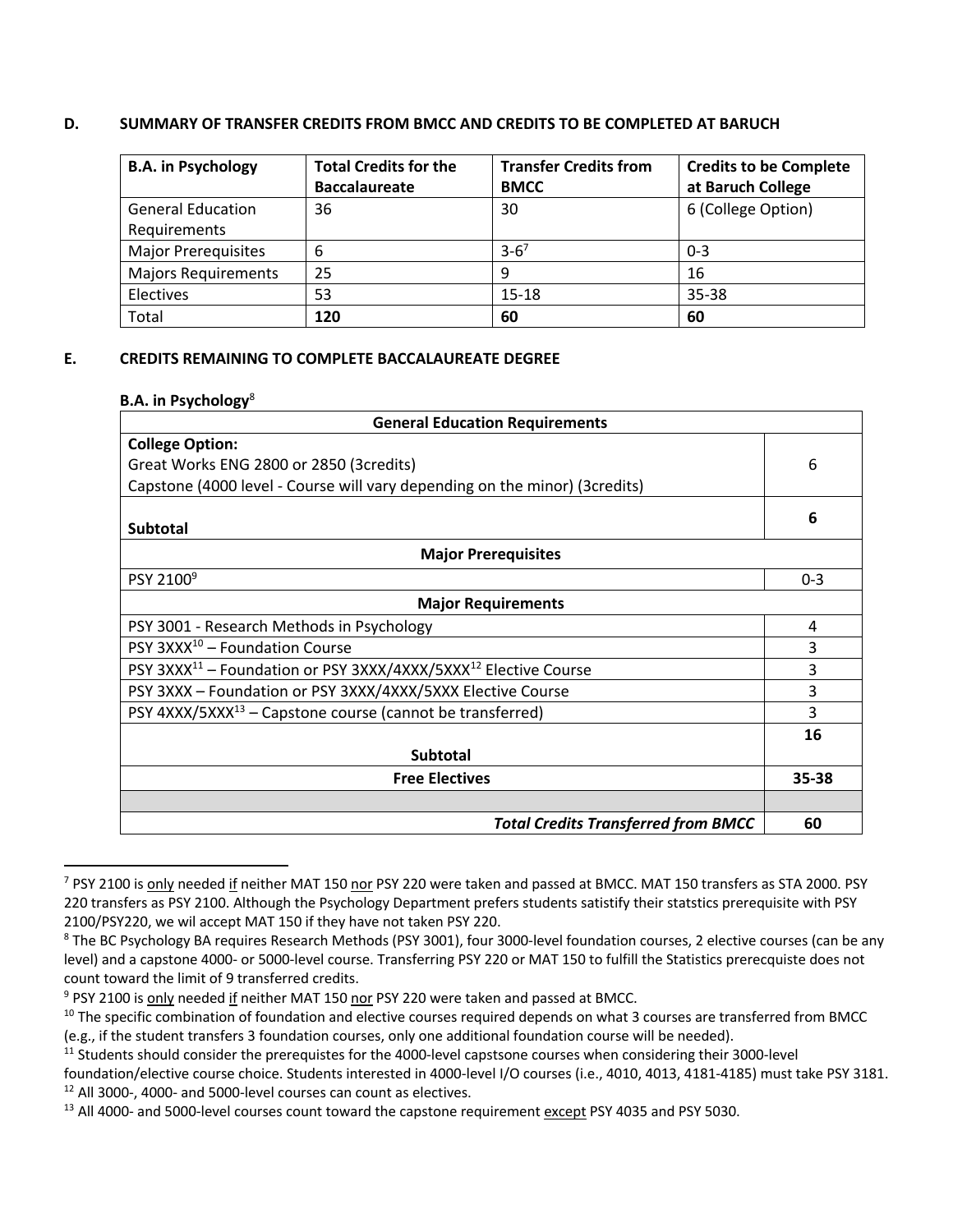| <b>Total Baruch College Credits toward the Degree</b>             |     |
|-------------------------------------------------------------------|-----|
| Total Credits Required for Psychology BA Degree at Baruch College | 120 |
|                                                                   |     |

#### **F. ARTICULATION AGREEMENT FOLLOW-UP PROCEDURES**

- 1. *Procedures for reviewing, updating, modifying or terminating agreement:* When either of the degree programs involved in this agreement undergoes a change, the agreement will be reviewed and revised accordingly by faculty from each institution's respective departments, selected by their chairpersons/program director.
- 2. *Procedures for evaluating agreement, i.e., tracking the number of students who transfer under the articulation agreement and their success:* Each semester, Baruch College will provide BMCC with the following information: a) the number of BMCC students who applied to the program; b) the number of BMCC students who were accepted into the program; c) the number of BMCC students who enrolled and; d) the aggregate GPA of these enrolled students.
- 3. *Sending and receiving college procedures for publicizing agreement, e.g., college catalogs, transfer advisers, websites, etc.:*

This articulation agreement will be publicized on the BMCC website and the Baruch College website. Transfer advisors at BMCC will promote this agreement with eligible students.